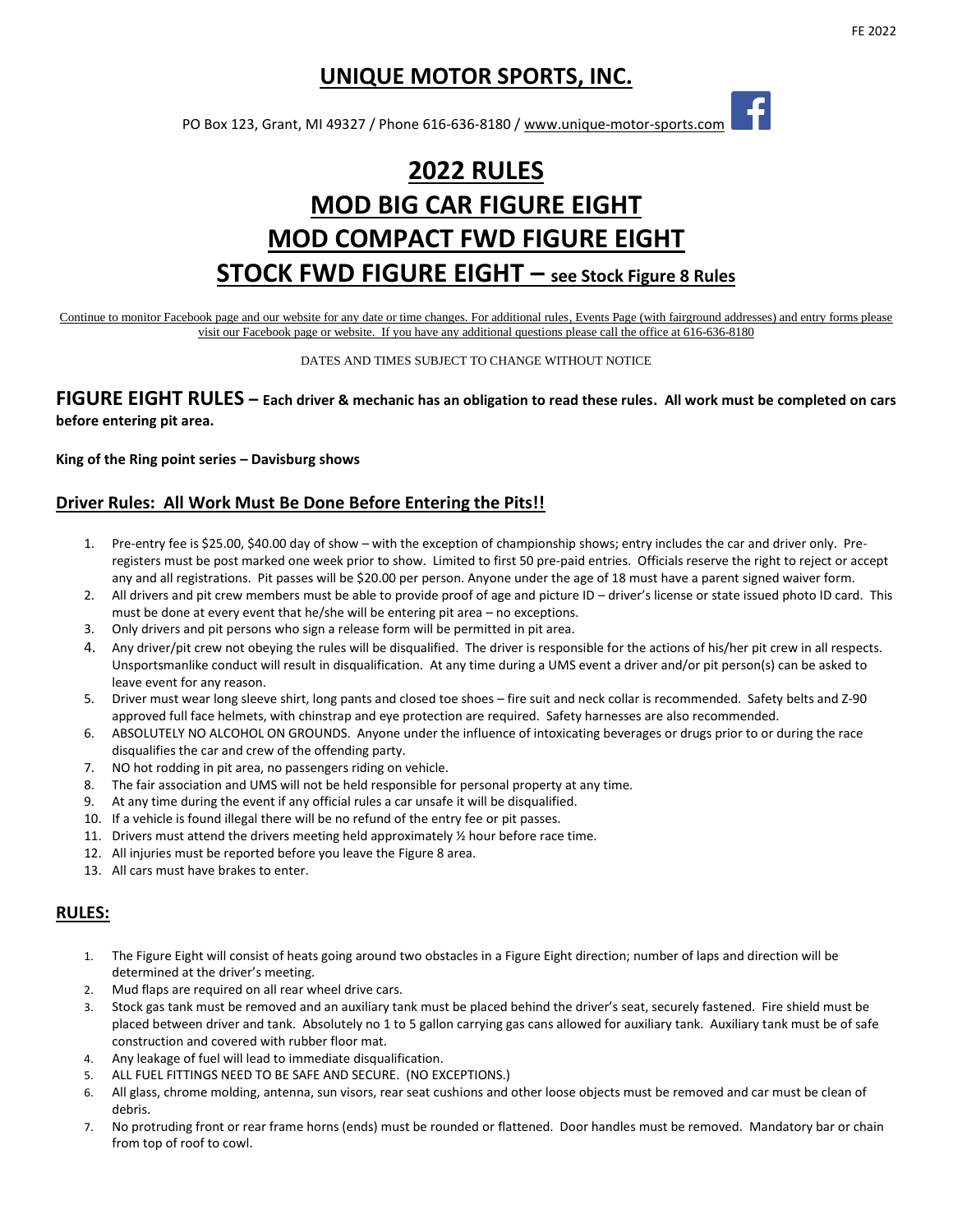- 8. An approved roll cage is recommended (but not required). Roll cage must be above driver's head. No bars through fire wall. Roll cage is for driver's protection only. If not using a roll cage, you must have door protection on outside of driver's door. This must be secure. If it comes loose you will be disqualified. You may use angle iron, pipe or grader blade. **If you don't have driver's door protection – you don't race.**
- 9. Battery must be securely fastened and covered and can be in position of choice.
- 10. Transmission cooler must be safe and secure.
- 11. All excessive holes in firewall and front floor pan must be covered.
- 12. All cars must have brakes to enter.
- 13. All entries must have 12" hole cut in hood and trunk for inspection purposes.
- 14. Hood must stay on car at all times.
- 15. Numbers must be on both front side doors and a 24" x 24" sign with your car number painted on each side of the sign and placed upright in the center of the roof of the car. **MAKE SURE NUMBER IS CLEARLY VISIBILE FOR THE SCOREKEEPERS!** If we can't see your number, we can't score you.
- 16. Doors and trunk must be welded, wired, chained, all-thread or banded shut.
- 17. Bumpers may be interchanged, if UMS officials feel bumper is too excessive we will have you cut and/or remove.
- 18. Welding frame seams are allowed. Pre-run cars that frames are bent may be fixed & plated.
- 19. ON FIGURE EIGHT CARS ONLY: (This reinforcement may be used, but not required.) One horizontal piece of pipe may be placed in front of radiator, to be supported by two vertical pieces of pipe coming off frame with a support pipe not exceeding 18" back from horizontal pipe. All pipe not to exceed 3" in diameter. This reinforcement if made is intended for protection of radiator only, must be behind front bumper in grill area not to exceed beyond the width of frame rails. Reinforcement or altering of frame is allowed. This is not a battering ram but a radiator protector.
- 20. Tires double and/or stuffed tires okay. UMS approved valve stem protectors okay. REMOVE all wheel weights. No tractor tires, no AG tires. No bead locks.
- 21. Exhaust pipes must exit down or straight up through hood 12" maximum through hood, no tall pipes.
- 22. Hoods must be open for inspection. Hoods must be secured down in at least four spots.
- 23. You may use pipe or square tubing not to exceed 2 inches in diameter to come off the back of the cage going towards rear bumper of car through back firewall area. This can be no closer than 6 inches in front of the rear bumper. This may be attached to floor sheet metal but may not be attached to rear bumper. The purpose of this is to keep structural integrity to the cars that are taking such rear end abuse. This may only be done on cars that have four point cage, this can be up to 36 inches wide and at the end you may attach a side to side bar or square tubing not to exceed 36 inches wide.
- 24. These rules supersede any and all rules previously used. Rules, payout & dates subject to change without notice. **THE DECISION OF THE JUDGES, SCOREKEEPERS AND OFFICIALS WILL BE FINAL!**
- 25. No protest of any kind on any car will be allowed after drivers meeting is over.
- 26. Rule or event infractions may result in fines.

#### **Compact Figure Eight Rules:**

- 1. Must be a front wheel drive full bodied passenger car, station wagon, compact car, minivan or compact truck (S10, Ranger, etc…) with no longer than 111" wheel base – or rear wheel drive Chevette, Pinto, etc… Maximum 6-cylinder engine. **No 8-cylinder engine or full framed cars will be allowed in compact class.**
- 2. No 4-wheel drive or all-wheel drive or sport utility vehicles allowed in this class.
- 3. If the original stock gas tank is factory located completely in front of the rear axle it can remain and be used in this position. Stock gas tank must be removed if it is above or behind rear axle. We suggest extra straps on a stock gas tank. If using auxiliary tank it must be placed inside on floor pan between front seat left side and rear axle. If you are using original tank with electric fuel pump in tank it must have a clearly marked shut-off in reach of the driver for shut-off purposes. Original ignition switch is considered shut-off switch. Maximum 4 gallons of fuel.
- 4. You may have a roll cage in driver's compartment. If not using roll cage you must have driver's door protection. Pipe, angle iron, grader blade or 1/8" plate steel may be used. If this comes loose you will be disqualified. C channel & angle iron must face towards door. **If you don't use door protection – you will not be allowed to race.**
- 5. Driver's door must be painted white. Numbers must be on both front side doors and a 24" x 24" sign with your car number painted on each side of the sign and placed upright in the center of the roof of the car. **MAKE SURE NUMBER IS CLEARLY VISIBLE FOR THE SCOREKEEPERS!** If we can't see your number, we can't score you.
- 6. Bumpers may be interchanged, if UMS officials feel bumper is too excessive we will have you cut and/or remove.
- 7. All other Unique Motor Sports Figure Eight rules apply.

At time of registration all drivers and pit personnel must sign a waiver and release of liability and indemnity agreement. These rules will govern all Unique Motor Sports events. All participants must comply with these rules and regulations, it is furthermore agreed that all entries, pit crew, driver, owner, sponsors, safety personnel, law enforcement will comply with these rules. No expressed or implied warranties of any kind. This is a guide set forth for the conduct of the sport and no way a guarantee against injury or death to the spectator, participant or official. **Unique Motor Sports has the right to accept or reject any entrees without notice.**

## **QUESTIONS?? – CONTACT JIM AT 616-636-8180, [WWW.UNIQUE-MOTOR-SPORTS.COM](http://www.unique-motor-sports.com/) OR FIND US ON FACEBOOK!**